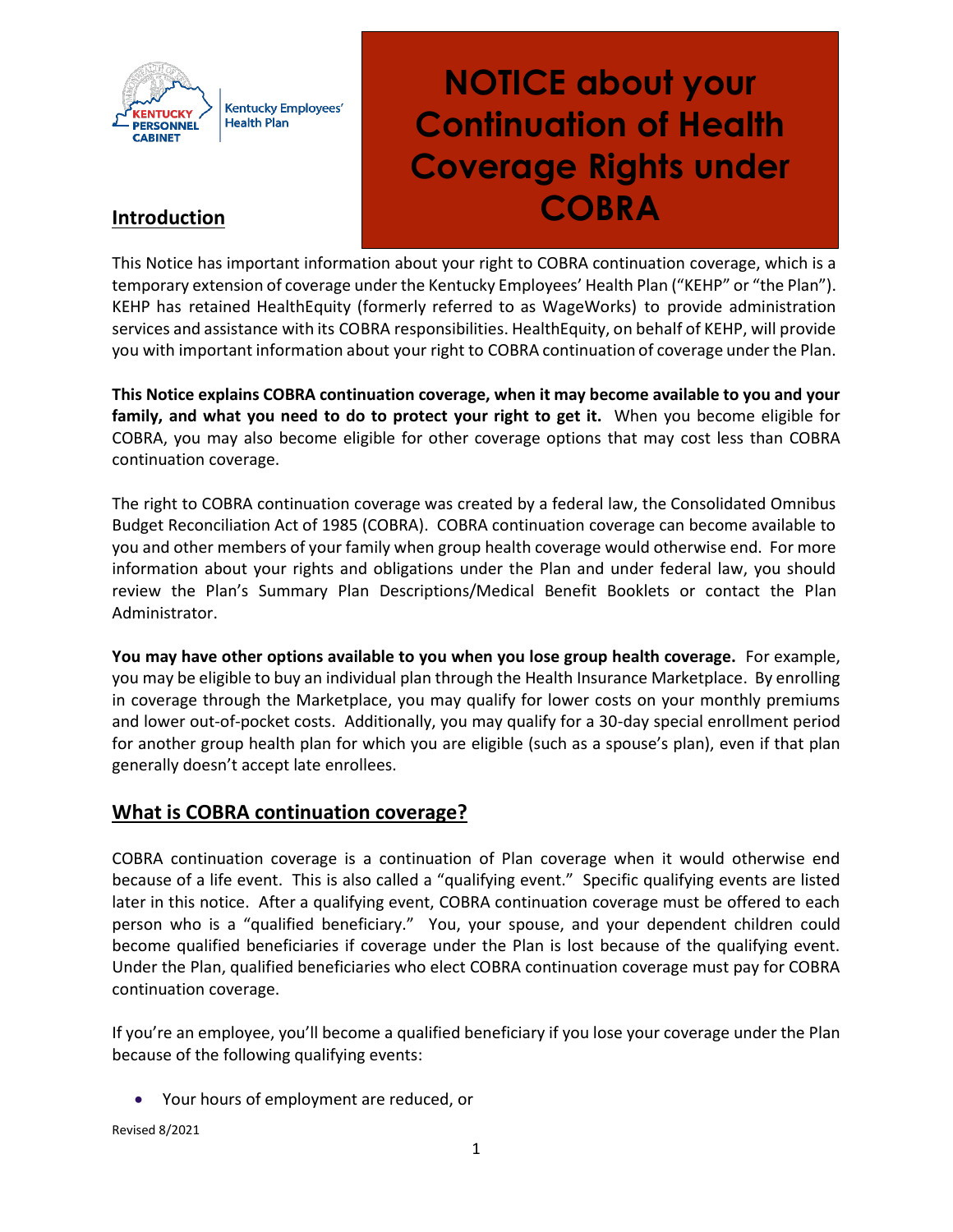Your employment ends for any reason other than your gross misconduct.

If you're the spouse of an employee, you'll become a qualified beneficiary if you lose your coverage under the Plan because of the following qualifying events:

- Your spouse dies;
- Your spouse's hours of employment are reduced;
- Your spouse's employment ends for any reason other than his or her gross misconduct;
- Your spouse becomes entitled to Medicare benefits (under Part A, Part B, or both); or
- You become divorced or legally separated from your spouse.

Your dependent children will become qualified beneficiaries if they lose coverage under the Plan because of the following qualifying events:

- The parent-employee dies;
- The parent-employee's hours of employment are reduced;
- The parent-employee's employment ends for any reason other than his or her gross misconduct;
- The parent-employee becomes entitled to Medicare benefits (Part A, Part B, or both);
- The parents become divorced or legally separated; or
- The child stops being eligible for coverage under the Plan as a "dependent child."

#### **Retirees:**

Sometimes, filing a proceeding in bankruptcy under title 11 of the United States Code can be a qualifying event. If a proceeding in bankruptcy is filed with respect to a retirement system participating in the KEHP, and that bankruptcy results in the loss of coverage of any retired employee covered under the Plan, the retired employee will become a qualified beneficiary. The retired employee's spouse, surviving spouse, and dependent children will also become qualified beneficiaries if bankruptcy results in the loss of their coverage under the Plan.

# **When is COBRA Continuation Coverage Available?**

The Plan will offer COBRA continuation coverage to qualified beneficiaries only after the Plan Administrator has been notified that a qualifying event has occurred. The employer must notify the Plan Administrator of the following qualifying events:

- The end of employment or reduction of hours of employment;
- Death of the employee;
- Commencement of a proceeding in bankruptcy with respect to the employer; or
- The employee's becoming entitled to Medicare benefits (under Part A, Part B, or both).

**For all other qualifying events (divorce or legal separation of the employee and spouse or a dependent child's losing eligibility for coverage as a dependent child), YOU must notify the KEHP within 60 days after the qualifying event occurs or the date coverage terminates, whichever is later. You must provide this notice, in writing, to the Kentucky Employees' Health Plan. Oral**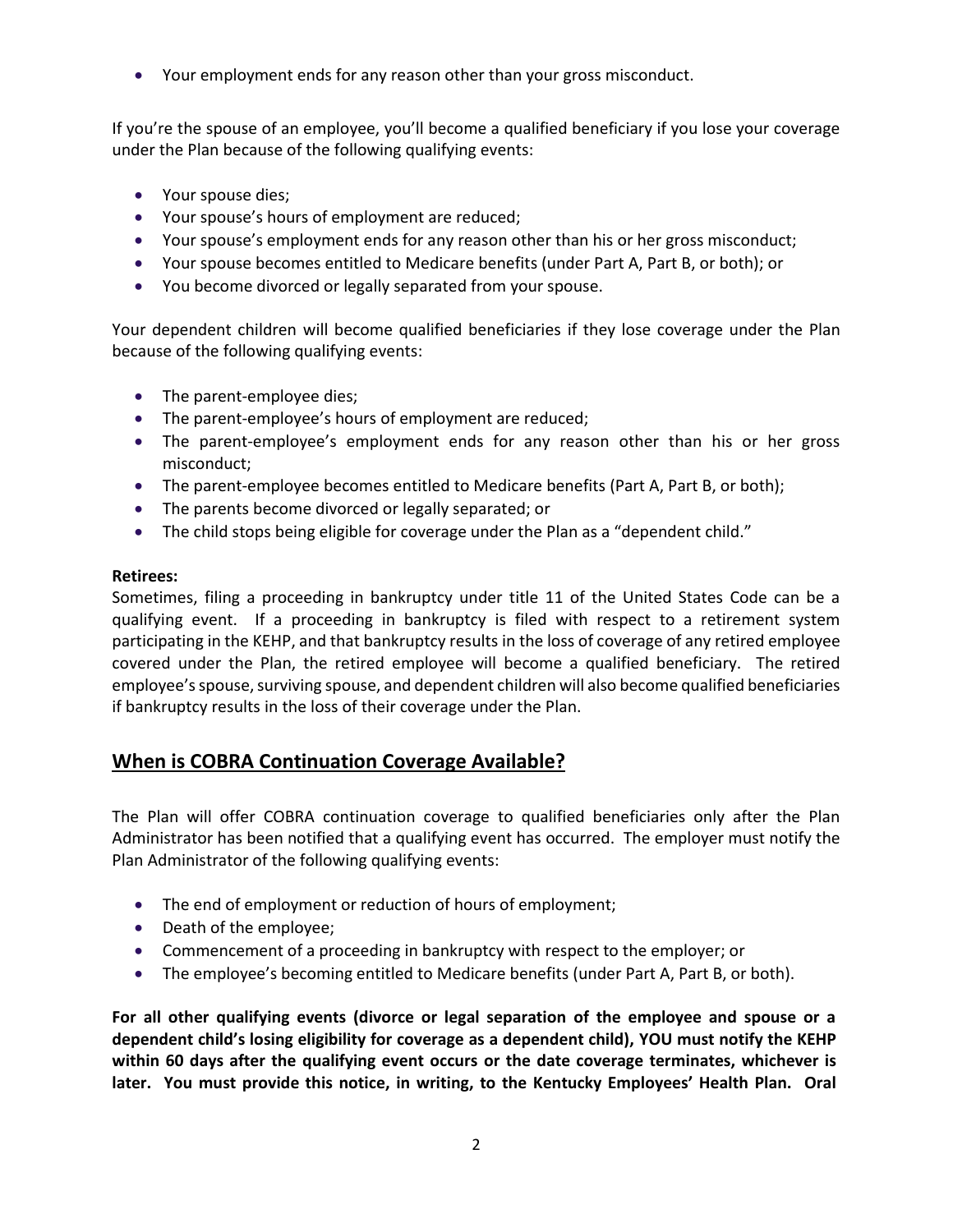**notice, including by telephone, is not acceptable. You may also be required to provide additional information to support the Qualifying Event (e.g. a divorce decree, etc.).** 

If KEHP is provided timely notice of the divorce, legal separation, or a child's loss of dependent status, HealthEquity will notify the affected Qualified Beneficiaries of the right to elect continuation coverage.

If KEHP is not provided notice of the divorce, legal separation, or a child's loss of dependent status during this sixty (60) day period, COBRA continuation will not be offered. If any claims are mistakenly paid for expenses incurred after the divorce, legal separation, or a child's loss of dependent status, then you and your eligible dependent(s) will be required to reimburse the Plan for any claims so paid.

If your eligible dependent(s) loses coverage as a result of your death or your entitlement to Medicare, HealthEquity will automatically notify your eligible dependent(s) of the right to elect continuation coverage.

### **How is COBRA continuation coverage provided?**

Once the Plan Administrator receives notice that a qualifying event has occurred, COBRA continuation coverage will be offered to each of the qualified beneficiaries. Each qualified beneficiary will have an independent right to elect COBRA continuation coverage. Covered employees may elect COBRA continuation coverage on behalf of their spouses, and parents may elect COBRA continuation coverage on behalf of their children.

COBRA continuation coverage is a temporary continuation of coverage that generally lasts for 18 months due to employment termination or reduction of hours of work. Certain qualifying events, or a second qualifying event during the initial period of coverage, may permit a beneficiary to receive a maximum of 36 months of coverage.

There are also ways in which this 18-month period of COBRA continuation coverage can be extended:

#### *Disability extension of 18-month period of COBRA continuation coverage*

If you or anyone in your family covered under the Plan is determined by Social Security to be disabled and you notify the Plan in a timely fashion, you and your entire family may be entitled to get up to an additional 11 months of COBRA continuation coverage, for a maximum of 29 months. The disability would have to have started at some time before the 60th day of COBRA continuation coverage and must last at least until the end of the 18-month period of COBRA continuation coverage.

For the disability extension to apply, you must provide a copy of the SSA Determination of Disability letter within the 18-month COBRA period, but no later than 60 days after the latest of: (1) the date of the SSA Determination of disability; (2) the date on which the Qualifying Event occurs; or (3) the date on which the Qualified Beneficiary loses coverage.

#### *Second qualifying event extension of 18-month period of continuation coverage*

If your family experiences another qualifying event during the 18 months of COBRA continuation coverage, the spouse and dependent children in your family can get up to 18 additional months of COBRA continuation coverage, for a maximum of 36 months, if the Plan is properly notified about the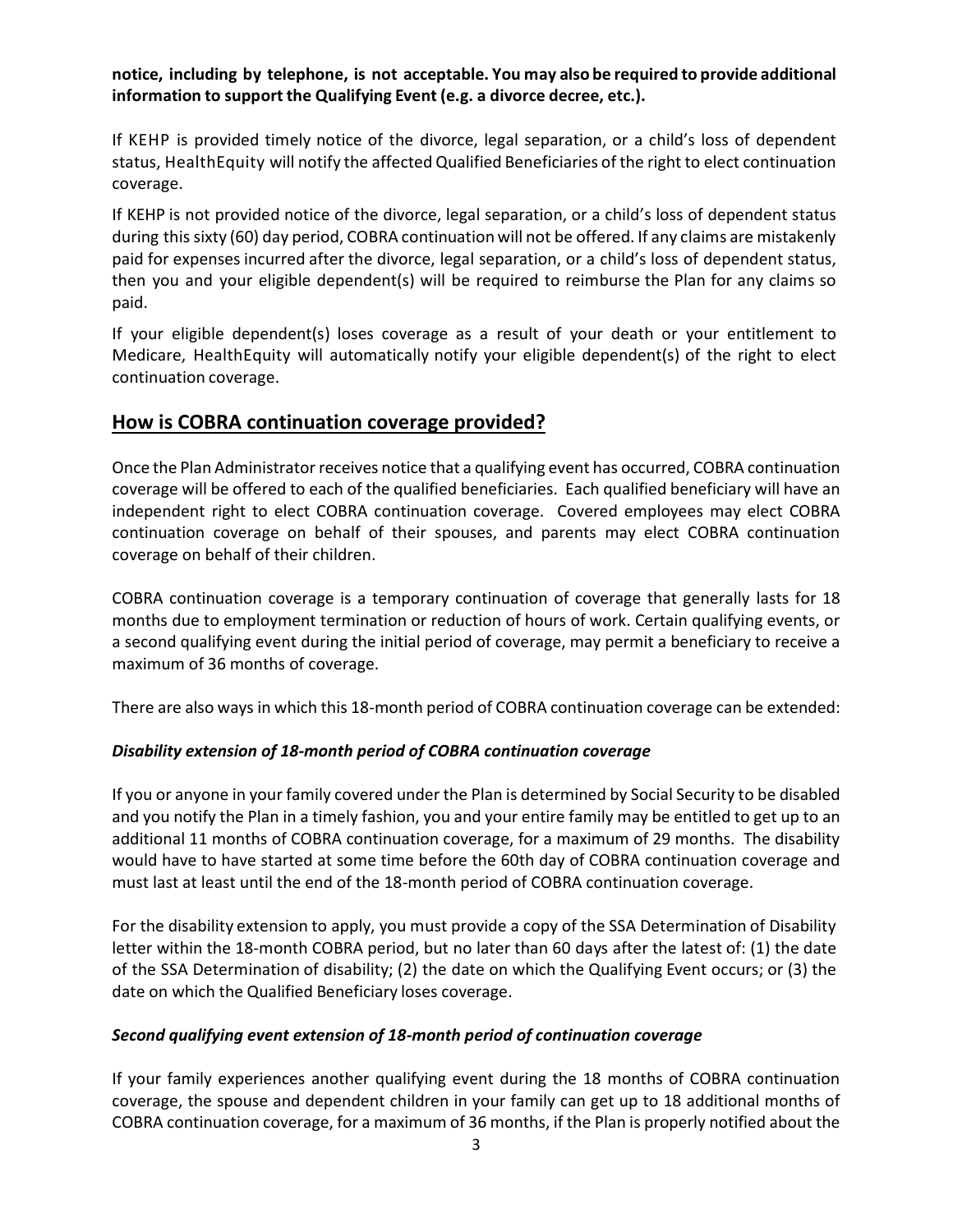second qualifying event. This extension may be available to the spouse and any dependent children getting COBRA continuation coverage if the employee or former employee dies; becomes entitled to Medicare benefits (under Part A, Part B, or both); gets divorced or legally separated; or if the dependent child stops being eligible under the Plan as a dependent child. This extension is only available if the second qualifying event would have caused the spouse or dependent child to lose coverage under the Plan had the first qualifying event not occurred.

# **Are there other coverage options besides COBRA continuation coverage?**

Yes. Instead of enrolling in COBRA continuation coverage, there may be other coverage options for you and your family through the Health Insurance Marketplace, Medicaid, Children's Health Insurance [Program \(CHIP\),](https://www.healthcare.gov/are-my-children-eligible-for-chip) or other group health plan coverage options (such as a spouse's plan) through what is called a "special enrollment period." Some of these options may cost less than COBRA continuation coverage. You can learn more about many of these options at [www.healthcare.gov.](http://www.healthcare.gov/)

# **Can I enroll in Medicare instead of COBRA continuation coverage after my group health plan coverage ends?**

In general, if you don't enroll in Medicare Part A or B when you are first eligible because you are still employed, after the Medicare initial enrollment period, you have an 8-month special enrollment period to sign up for Medicare Part A or B, beginning on the earlier of

- The month after your employment ends; or
- The month after group health plan coverage based on current employment ends.

Go to [https://www.medicare.gov/sign-up-change-plans/how-do-i-get-parts-a-b/part-a-part-b-sign](https://www.medicare.gov/sign-up-change-plans/how-do-i-get-parts-a-b/part-a-part-b-sign-up-periods)[up-periods](https://www.medicare.gov/sign-up-change-plans/how-do-i-get-parts-a-b/part-a-part-b-sign-up-periods) for more Medicare enrollment information.

If you don't enroll in Medicare and elect COBRA continuation coverage instead, you may have to pay a Part B late enrollment penalty and you may have a gap in coverage if you decide you want Part B later. If you elect COBRA continuation coverage and later enroll in Medicare Part A or B before the COBRA continuation coverage ends, the Plan may terminate your continuation coverage. However, if Medicare Part A or B is effective on or before the date of the COBRA election, COBRA coverage may not be discontinued on account of Medicare entitlement, even if you enroll in the other part of Medicare after the date of the election of COBRA coverage.

If you are enrolled in both COBRA continuation coverage and Medicare, Medicare will generally pay first (primary payer) and COBRA continuation coverage will pay second. Certain plans may pay as if secondary to Medicare, even if you are not enrolled in Medicare. For more information visit [https://www.medicare.gov/medicare-and-you.](https://www.medicare.gov/medicare-and-you)

# **If you have questions**

Questions concerning your Plan or your COBRA continuation coverage rights should be addressed to the Plan, KEHP, at the number and address listed below. Questions concerning your COBRA